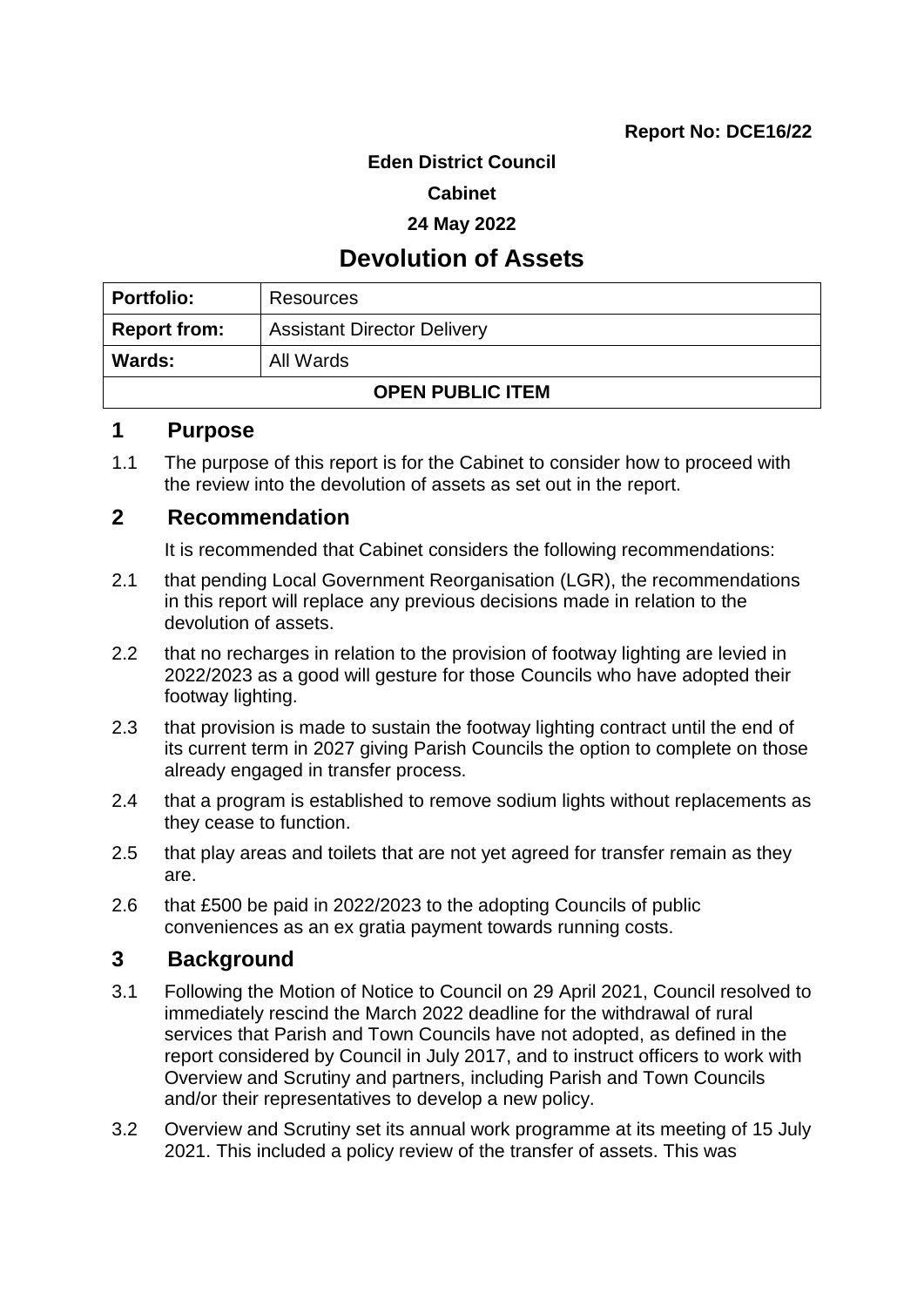intended to review the policy decision to close any assets not transferred by 2022/2023, and encouraging transfer assets to Parish Councils.

- 3.3 Overview and Scrutiny established a Task and Finish group, and following its commencement, Local Government Reorganisation was announced.
- 3.4 The Task and Finish Group, following various meetings, considered all the information provided, such as the details on devolution for each Town or Parish Council, the feedback from the questionnaire sent to every Town and Parish Council, and the details on costings, including the funding that had been provided. The Group also considered the relevant information with regard to the Councils that would make up the Westmorland and Furness Authority.
- 3.5 The Task and Finish Group noted substantial differences in the circumstances of transferring public toilets, footway lighting and play areas to Town and Parish Councils. Consequently each category was dealt with separately. It was also noted that within each category the interests of individual Town and Parish Councils varied. It was important therefore to develop recommendations that took the interests of all Town and Parish Councils into account.
- 3.6 The starting point was that most Town and Parish Councils had made a decision about whether to adopt assets. Examples as follows:

Footway Lighting - From the 73 Local Councils. To date, 38 have taken on responsibility for their footway lights. 18 did not wish to take on their footway lighting assets. And the remaining 17 had no footway lights or no "Agreed" footway lights.

Toilets – From the 10 Local Councils and a Community Group with these facilities within their areas. 6 have adopted them. And, at this time, 5 do not wish to take on the responsibility for the asset. The toilets at Castle Park have not been part of the devolution process.

Play Areas – From the original 41 play areas, 4 Local Councils have taken on the responsibility for 6 play areas. 5 have shared Management Agreements. 2 Local Councils wish to take on the play areas within their areas, along with the significant areas of adjacent land. This leaves 17 Local Councils who do not wish to take over their 21 play area assets.

- 3.7 It is likely that LGR means that a decision on the future of management and responsibility of assets in the Eden area will be made by the Westmorland and Furness Council. Therefore it is recommended that review of the transfer of assets work plan does not go ahead. This would free up space in the work programme to consider other priorities.
- 3.8 In January 2022 Overview and Scrutiny Committee reviewed this information and supported the recommendations as set out in Section 2.

# **4 Policy Framework**

- 4.1 The Council has four corporate priorities which are:
	- Sustainable;
	- Healthy, Safe and Secure;
	- Connected; and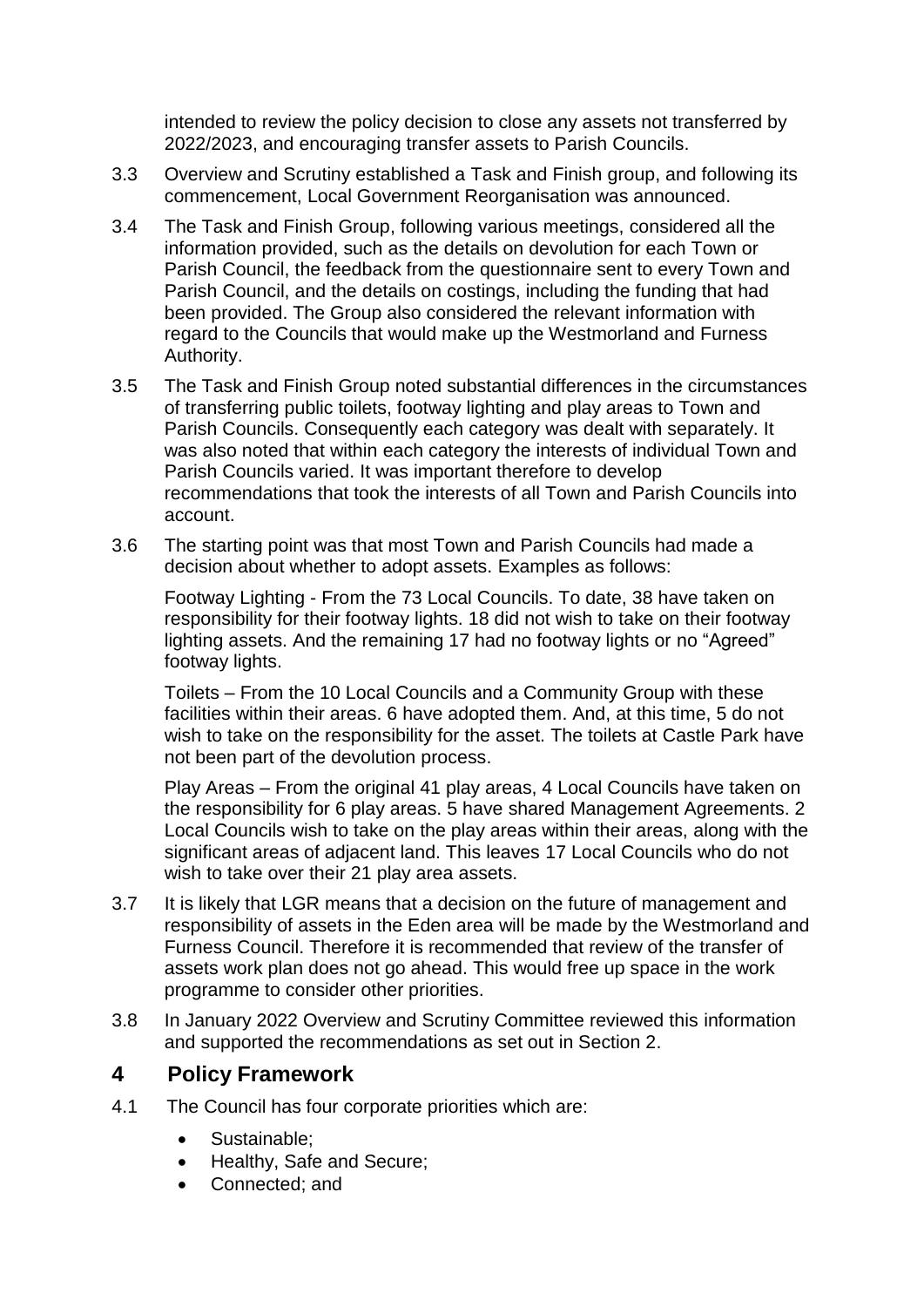- **•** Creative
- 4.2 This report relates to the Sustainable, Connected and Healthy, Safe and Secure priorities.

## **5 Consultation**

- 5.1 In November 2021 Parish Councils were encouraged to share their views on their ability to complete the transfer assets programme and their willingness to do so. Results were collated and shared with the Task and Finish group for assistance with recommendations.
- 5.2 Councillor Mike Tonkin has been kept appraised of progress of the Task and Finish group through informal portfolio holder meetings throughout the process.

## **6 Implications**

## **6.1 Financial and Resources**

- 6.1.1 Any decision to reduce or increase resources or alternatively increase income must be made within the context of the Council's stated priorities, as set out in its Council Plan 2019-2023 as agreed at Council on 7 November 2019.
- 6.1.2 2022/2023 Potential for no recharge for Local Councils where footway lights have been transferred (circa £32,000) However potential for electricity supply costs to be increased significantly, therefore total will be circa £39,000. There is no current provision in the budget for this. Funding would be required to come from the General Fund over and above the budget approved by Council on 24 February 2022.
- 6.1.3 £500 ex gratia payment for transferred toilets in 2022/2023 totalling £3,000 as above in 2.6. The councils would also be able in 2023/2024 to submit an application to be part of a Community Toilet Scheme. Public conveniences revenue budget for 2022/2023 holds £1600, remaining £1400 would be found from savings elsewhere in service.
- 6.1.4 Costs associated with 2.3 are in the budget and would not have any financial implications over and above the current budget and inflation.
- 6.1.5 The costs associated with 2.4 are covered by existing budget of £50k in the capital programme. If costs are likely to be exceeded then further approval would be sought.

## **6.2 Legal**

6.2.1 Commitment to maintain the footway lighting provision until the end of the contracted term of 2027 removes the need to renegotiate contract terms with our supplier.

### **6.3 Human Resources**

6.3.1 No direct implications from this report.

## **6.4 Environmental**

6.4.1 No direct implications from this report.